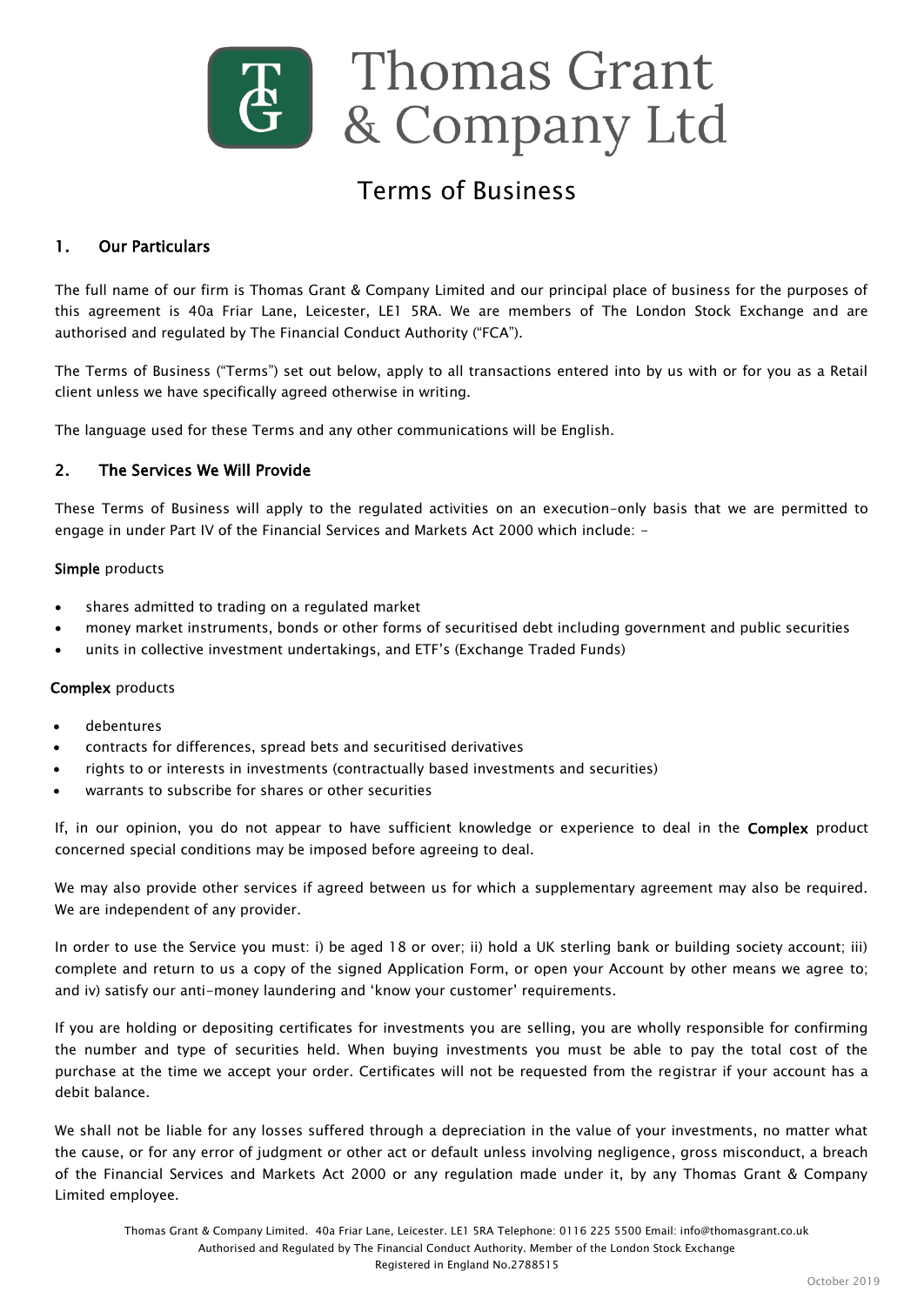#### Clients and securities based overseas

You should be aware that overseas stocks may be subject to different settlement, legal, taxation, and regulatory requirements from those applying in the UK. If you purchase shares registered in the USA, you should be aware that should the Company make a distribution to you i.e. Dividends, you may be liable to a higher level of withholding tax. Should you wish to avoid this, UK citizens will need to complete a W-8BEN form and pay a fee of  $£100 + VAT$  per person, this fee is charged by Crest who will hold the shares on our behalf. The W-8BEN provides cover for a 3 year period.

The Foreign Account Tax Compliance Act (FATCA) became effective on July 1, 2014. FATCA is a regulatory reporting requirement for foreign financial institutions on their U.S. client account holders. Thomas Grant and Company Limited comply with the FATCA requirements and are registered on the U.S. IRS website with the FATCA Status "Registered Deemed-Compliant Financial Institution" and our Global Intermediary Identification Number (GIIN) is D6XKSK.99999.SL.826. All U.S. citizens or other U.S. person need to provide us with a W9 form for identification purposes.

#### 3. Acting as Agent/Principal

In carrying out your instructions we may, at our discretion, act as agent or principal. The capacity in which we have acted will be stated on the contract note.

In the event that we, as principal, sell stock to you on extended settlement, we may show an additional charge rather than increase the price at which you purchase shares, which is the usual market practice.

#### 4. Conflicts of Interest

While we do everything we can to avoid a conflict, where this is not possible we make sure we manage any conflicts of interest to avoid any material risk, disadvantage or loss to clients.

When we enter into a transaction for you, we could be:

- matching your transaction with that of another client by acting on his behalf as well as yours;
- buying or selling units in a collective investment scheme where we are the trustee, operator (or an adviser of the trustee or operator) of the scheme;
- buying investments where we are involved in a new issue, rights issue, take-over or similar transaction concerning the investment

How do we manage conflict of interests that might affect clients?

- the nature of our business is non-advisory
- we design reward structures for our employees that are not target-based
- we operate personal account dealing policies for our employees and monitor their accounts.

Please bear in mind that, before publishing research, we, or an associated company, may have acted upon it or made use of information on which it is based.

#### 5. Non-Readily Realisable Investments

We may enter into transactions on your behalf in non-readily realisable investments. These are investments in which the market is limited or could become so. They can be difficult to deal in and it can be difficult to assess what would be a proper market price for them.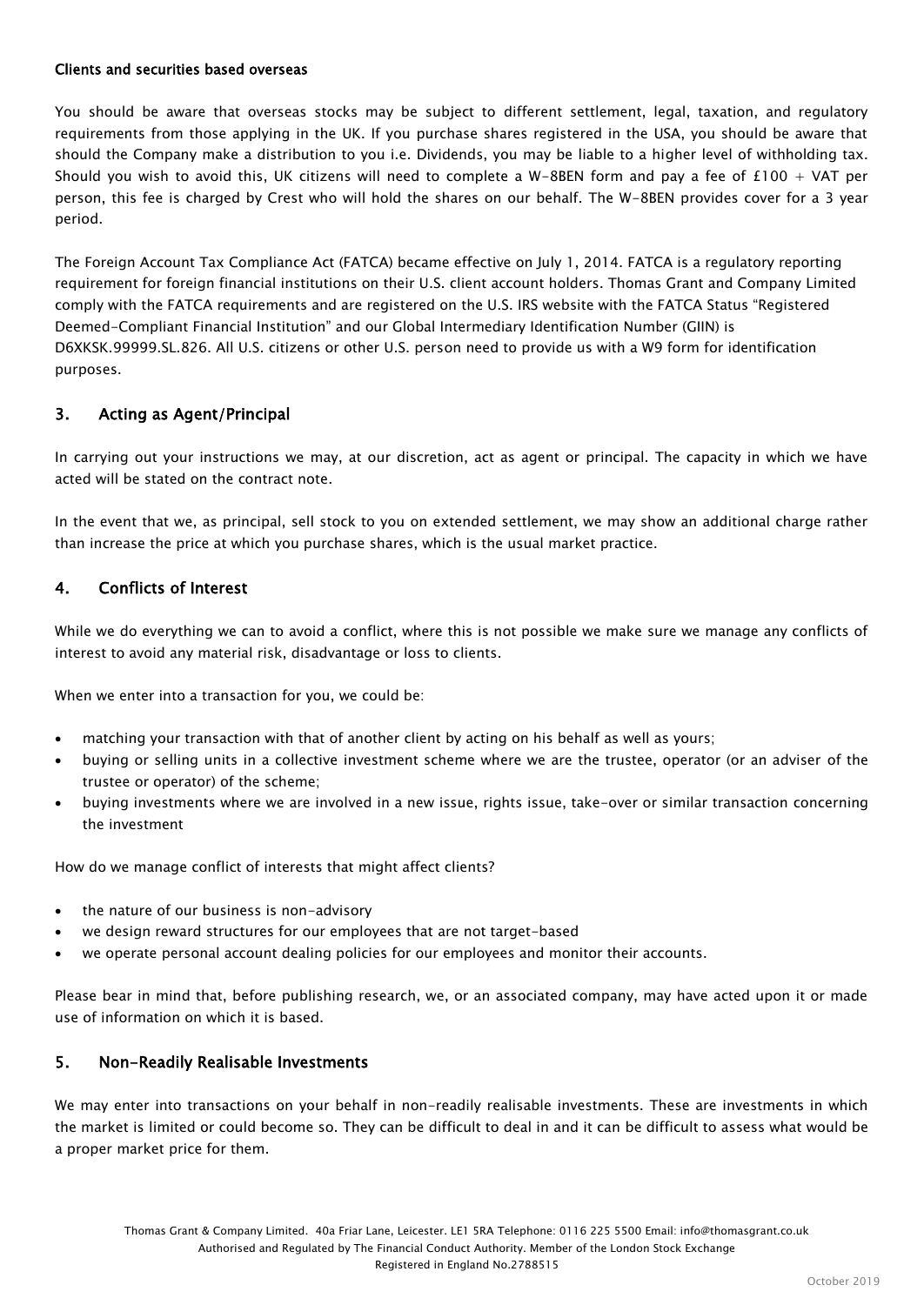# 6. Off-Exchange Transactions

We may deem it appropriate or advantageous to execute your order outside a Regulated Market or MTF only in accordance with the provisions of our Order Execution Policy details of which are provided separately.

## 7. Execution of Orders

Our dealings for you will be in accordance with our Order Execution Policy, details of which will be provided separately.

For funds and ETF"s you should refer to the relevant prospectus before purchasing. For listed securities you should refer to the relevant announcements.

#### 8. Charges

Our charges will be in accordance with the published rate in effect at the time the charges are incurred. All charges, unless otherwise stated, are exclusive of VAT. Any alteration to these charges will be notified to you at or before the time of the change.

We may share dealing charges with a connected person or other third parties, or receive remuneration from them in respect of transactions carried out on your behalf. Details of any such remuneration will be made available to you on request.

#### 9. Stabilisation

We may deal for you in investments that have been the subject of stabilisation, which is a price supporting process that may take place in the context of new issues. The effect of stabilisation can be to make the market price of the new issue temporarily higher than it would otherwise be. The market price of investments of the same class already in issue, and of other investments whose price affects the price of the new issue may also be affected.

This process is undertaken in order to ensure that the issue of investments is introduced to the market in an orderly fashion, and that the issue price and/or the price of associated investments is not artificially depressed because of the increase in supply caused by the new issue. Stabilisation may only take place for a limited period, and there are limits on the price at which the shares, warrants and depository receipts may be stabilised (although there are no limits in respect of loan stock and bonds).

## 10. Telephone Calls

We may telephone you to discuss your investments without having been expressly invited by you to make such a call. The ability to telephone you in this way is likely to increase the effectiveness of our services to you, but you should be aware that you will forego certain statutory rights that you might otherwise have entitling you to undo an investment transaction which you enter into as a result of an uninvited call. We will not telephone before 9.00 am or after 9.00 pm unless expressly requested to do so.

In order to assist Thomas Grant & Company Limited in monitoring compliance with the relevant rules of conduct and to avoid misunderstandings, Thomas Grant & Company Limited may make and keep a sound recording of telephone conversations between Thomas Grant & Company Limited and you. These recordings shall be and shall remain Thomas Grant & Company Limited's sole property and will be accepted by you as conclusive evidence of the conversations so recorded. You agree that Thomas Grant & Company Limited may deliver copies or transcripts of such recordings to any court or regulatory authority.

## 11. Safe Custody/Nominee

Investments within the Account shall at all times following settlement be beneficially owned by you.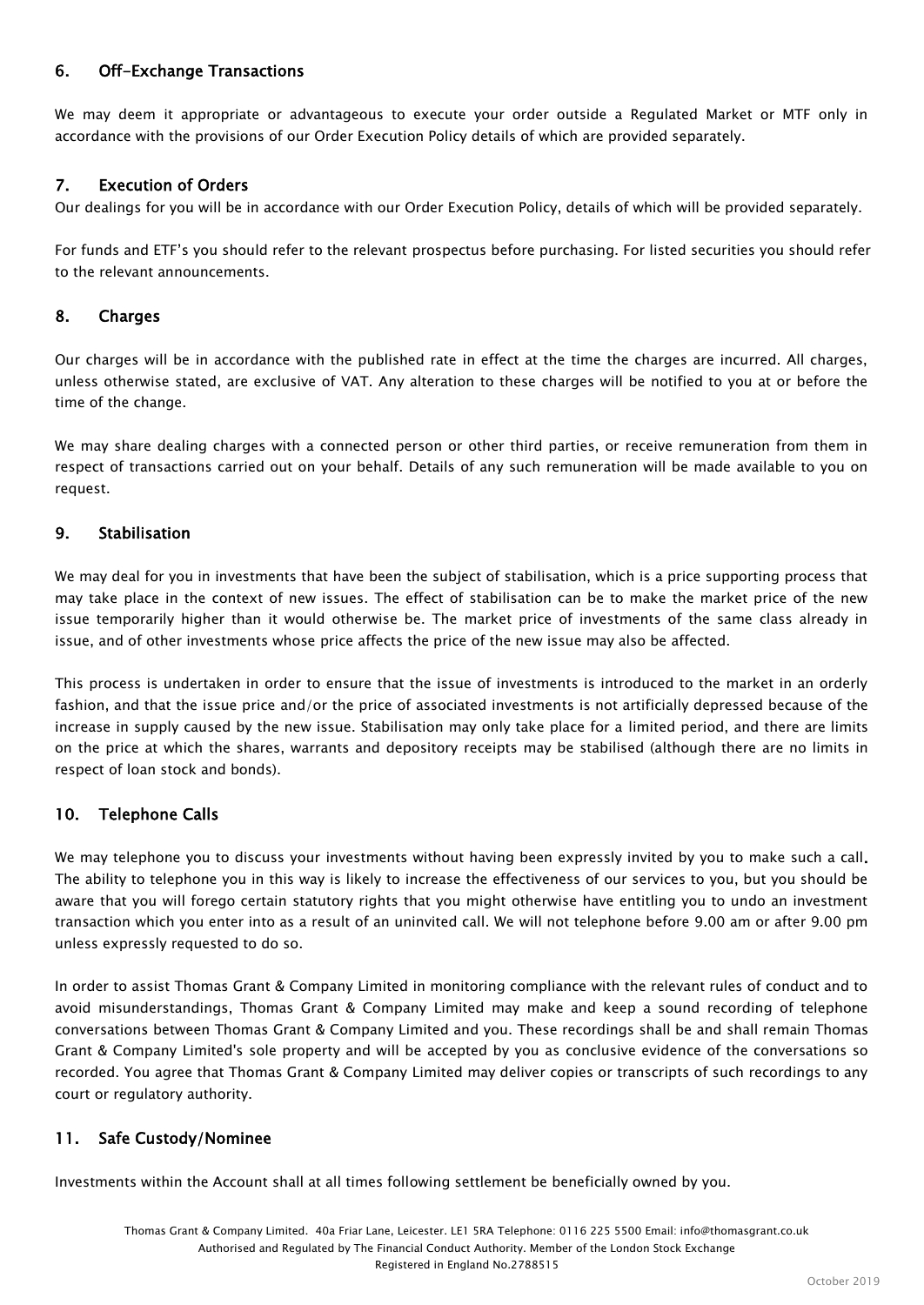Save as detailed in paragraph 21 we will hold investments on your behalf only if we have entered into a nominee or ISA agreement with you.

If we enter into a nominee or ISA agreement with you, your investment holdings will be registered in the name of Thomas Grant & Company Nominees Limited, a wholly owned subsidiary of Thomas Grant & Company Limited, and pooled with those of other clients. Alternatively if we enter into a Crest Sponsored Member agreement with you, your Crest holdings will be registered in your own name and address and non Crest holdings will be registered in the name of Thomas Grant & Company Nominees Limited, a wholly owned subsidiary of Thomas Grant & Company Limited, and pooled with those of other investors. Any or all investments may be held with an eligible custodian.

Thomas Grant & Company Limited shall be liable in the event of loss of a safe custody investment by the fraud, willful default or negligence of Thomas Grant & Company Limited or its employees, representatives or officers. In the event of loss caused by the fraud, willful default or negligence of an eligible custodian appointed by us, we shall remain liable as if such fraud, willful default or negligence had been committed by Thomas Grant & Company Limited.

A fee will be charged at our published rate if you transfer your nominee, Crest Sponsored Member or ISA holdings into your own name or into the name of another nominee company.

# 12. Rights and Obligations

It is your responsibility to identify any upcoming Corporate Actions before purchasing an investment as we will not provide you with any notifications at the time of purchase. Dividends, interest payments and other entitlements (e.g. scrip dividends) will be collected on your behalf and added to your funds or paid to you. Foreign currency received for your account in relation to your overseas transactions will be exchanged at prevailing market rates at the end of each calendar month unless otherwise instructed by you.

We will monitor all documents and correspondence received from the various companies on your behalf and will refer to you only when decisions are required. We will use reasonable endeavours to carry out any instructions received but if such Instructions are not received in time for us to take timely action we shall not be under any obligation to act upon such instructions and we shall not be under any obligation to exercise conversion and/or subscription rights on your behalf. We will normally:

- not take up any rights issues unless instructed by you to do so
- not exercise any conversion or subscription rights unless instructed by you to do so
- handle all matters relating to capital re-organisations and takeovers
- not use the investments for Thomas Grant & Company Limited account, or the account of another client without prior written consent

Valuations of your holdings will be provided twice a year, unless otherwise agreed in writing. You may request additional valuations and statements at any time for which a charge will be made in accordance with the published rate in effect at the time. Transactions are reported on a trade date basis and the assets will be valued at the closing mid-market price if applicable on the statement date.

If after we have purchased an investment for you, but before you are the registered holder, dividends are payable and other rights conferred, we will claim them on your behalf. You agree to pay us on demand the amount of any dividend or any rights conferred, which you receive after your entitlement has ceased, for example from the sale of shares or units, and additionally return to us any certificates or other documents in evidence of such rights.

## 13. Settlement

You shall promptly take all action necessary, including the supply of information and return of necessary documents, to enable due settlement of any transaction entered into by us with you or on your behalf.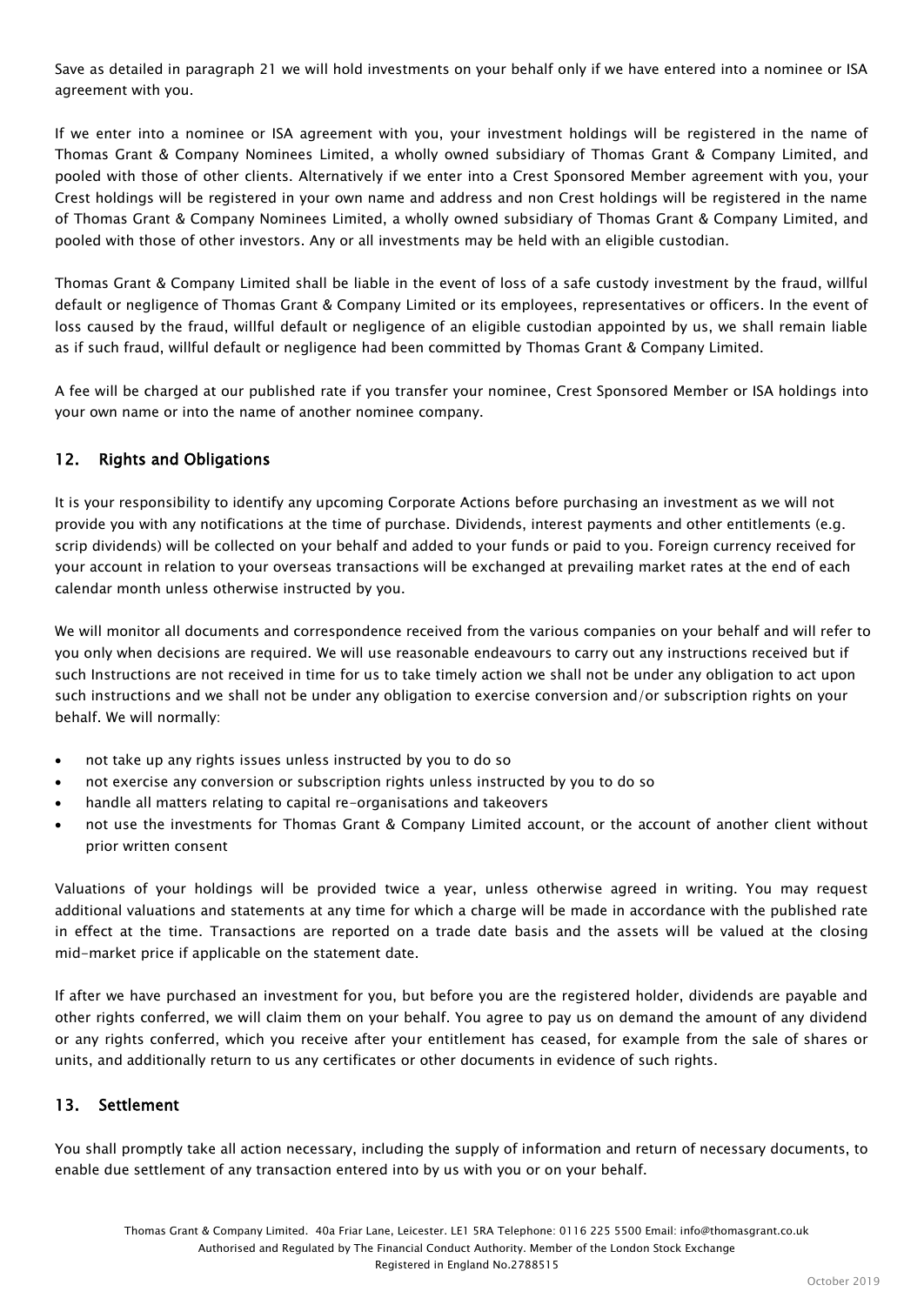Funds for any purchase of any investment, in the correct currency for the investment concerned, must be available to us at such time as we may specify. If no time is specified cleared funds must reach us no later than the appropriate settlement day for the particular transaction concerned together with any commissions and charges due in respect of the transaction.

We will credit you on the day the bargain is settled with the full proceeds of the sale of any investment less charges provided that you have delivered to us valid stock transfer forms or documents of title and any documents necessary to transfer title in good order in sufficient time to allow us to settle the transaction.

Payment of fees and charges shall become due on the day they are incurred on your behalf.

It is our normal practice to aggregate all sums due to and from you, including commissions, fees and charges, and pay any net credit to you (if there is a cash balance in your favour) or call any net debit from you (if there is a cash balance in our favour). We may depart from our normal practices at our discretion.

## 14. Methods of Payment

All funds received should be directly attributable to the account holder. Payment to be made by bank transfer or cheque by the settlement date, we cannot accept cash or debit card payments.

# 15. Right to Retain Clients Funds, Combine and Set-Off Balances

We reserve the right to retain, or make deductions from, amounts which we owe you or are holding for you (including any margin amounts), in settlement of any obligations to us. We also reserve the right to combine all or any accounts opened in your name and to consolidate the balances in such accounts and to set off such balances between us.

## 16. Your Money

We will deal with any money you have with us in accordance with the rules of the Financial Conduct Authority Client Asset Regulations, which require us to hold your money in a bank account at an approved bank.

Money required for settlement may be held with the money of other clients in the same settlement bank accounts. No interest will be earned or paid on such money.

If you have a nominee, Crest Sponsored Member or ISA account your free money (i.e. money not required for settlement) and accrued dividends will be held on deposit in a pooled account with an approved bank under customer trust status (i.e. separate from Firms money). Interest will not be paid on CFD, Spreadbet or Online Trading Accounts. Interest on other accounts will be paid monthly on cleared credit balances at the tiered rate published by the Firm"s bankers for the amount that is recorded as being held by you. Thomas Grant & Company Limited may earn interest on money in this account.

When the services in which you have instructed us come to an end, we will endeavour to return to you, all and any client money held by us on your behalf. If we are unable to return this money to you for reasons beyond our control we will contact you at your last known address at least once every 6 months to try and return this money to you. If there has been no movement on client money balances for a period of at least 6 years (notwithstanding any interest or charges) we will write to you at your last known address and inform you that we may cease treating this money as client money and may pay balances below £25.00 away to a registered charity. If we do not receive a response to this letter within 28 days we will cease our attempts to contact you. However, we will keep a record of all balances released from client bank accounts in this way and will undertake to make good any valid claim against any released balances.

## 17. Pooling

The effects of pooling cash or assets are:

 in the event of an irreconcilable shortfall after the failure of a custodian, clients may share in that shortfall in proportion to their original share of the assets in the pool, and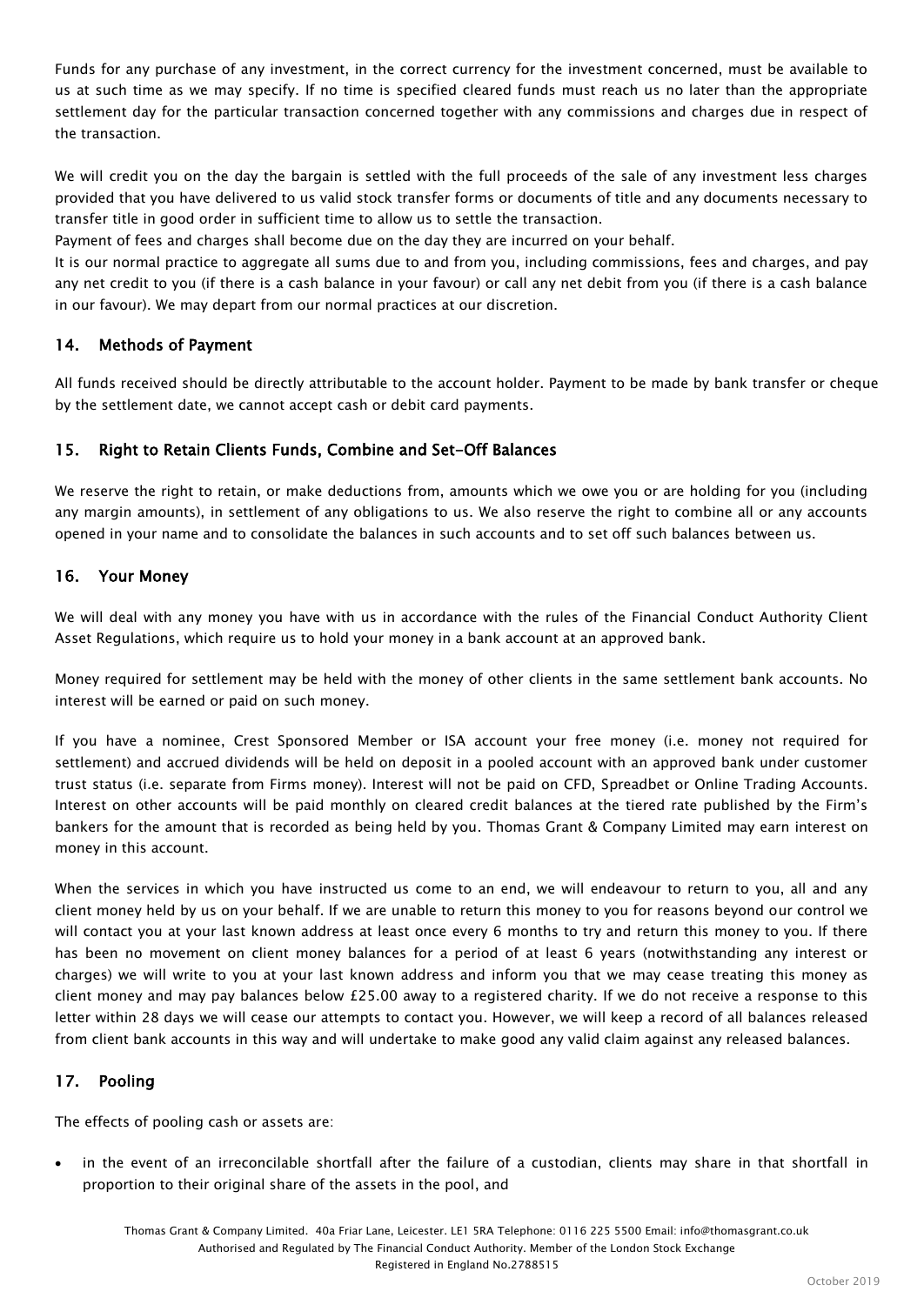individual entitlements may not be identifiable by separate certificates, other physical documents or equivalent electronic record.

# 18. Anti-Money Laundering

We may use the services of a credit reference agency to confirm your identity and by dealing with us we accept this as your consent. We may also run additional verification checks at a later date should this be necessary to confirm identity, we may delay applications or withhold settlement until adequate identification has been provided.

# 19. Default will be effected:

- if you fail to present Thomas Grant & Company Limited with cleared funds due to us in settlement of any transaction by the due date (including commissions, fees and charges due to us);
- in the case of sales, if you fail to deliver to us by four days before settlement valid transfer forms and/or documents of title and any documents necessary to transfer title in good order, or
- as a consequence of operating a trading account there is insufficient margin available on your account, or
- as a consequence of operating a trading account your account goes into loan i.e. you owe the Firm money, or
- if you are in breach of any of these terms, (or any other arrangement or understanding between us); or
- if you do not have the authority to transact business with us or to do so in the manner in which you customarily conduct business with us; and/or

If we reasonably believe that any of the above is likely to occur in the immediate future, we may at our discretion at any time thereafter (without prejudice to any other right) without notice to you cease to act for you, and/or:

- close out all or any open investment position with you or held by us for you (including unsettled stock bargains);
- convert any currency
- realise any investment held by us on your behalf or owned by you over which we have control and apply all and any cash held by us and the proceeds of realisation of the closure of any open position and/or the proceeds from the sale of any investment in satisfaction of all or any amounts owing to us (including without limitation amounts due in respect of settlement, fees, commissions and interest);
- individual entitlements may not be identifiable by separate certificates, other physical documents or equivalent electronic record.
- to charge an arrangement fee of  $£20 + VAT$  and interest at 15% over the Bank of England base rate, from the date at which a debit balance occurred. Interest will continue to be added to the account at that rate until the account is paid in full.
- to charge to you any penalties or fines we may incur due to late settlement.

If after the action specified above has been taken there is a positive balance in your favour we shall (after withholding such amount as we in our absolute discretion consider appropriate in respect of future liabilities) pay such balance to you as soon as reasonably practical and supply you with a statement showing how such a balance was calculated.

If, however, there is a negative balance you will be asked to provide us with sufficient funds to clear the debt. If this is not cleared immediately we shall instruct our debt collector or institute legal proceedings for recovery of the debt and charge the cost of collection to you.

## 20. Underwriting and Sub-underwriting and Issues

We may enter into transactions for you which commit you to underwriting or similar obligations in connection with a new issue, rights issue, take-over or similar transaction only with your prior written approval.

## 21. Circumstances Beyond Our Control (Force Majeure)

If we declare a Force Majeure Situation (Circumstances Beyond Our Control), either before or at any time after the event, we shall not be liable to you for loss (including any indirect or consequential loss including, without limitation, loss of profit, damage, injury or delay, whether direct or indirect), arising from the closure or loss of facilities of any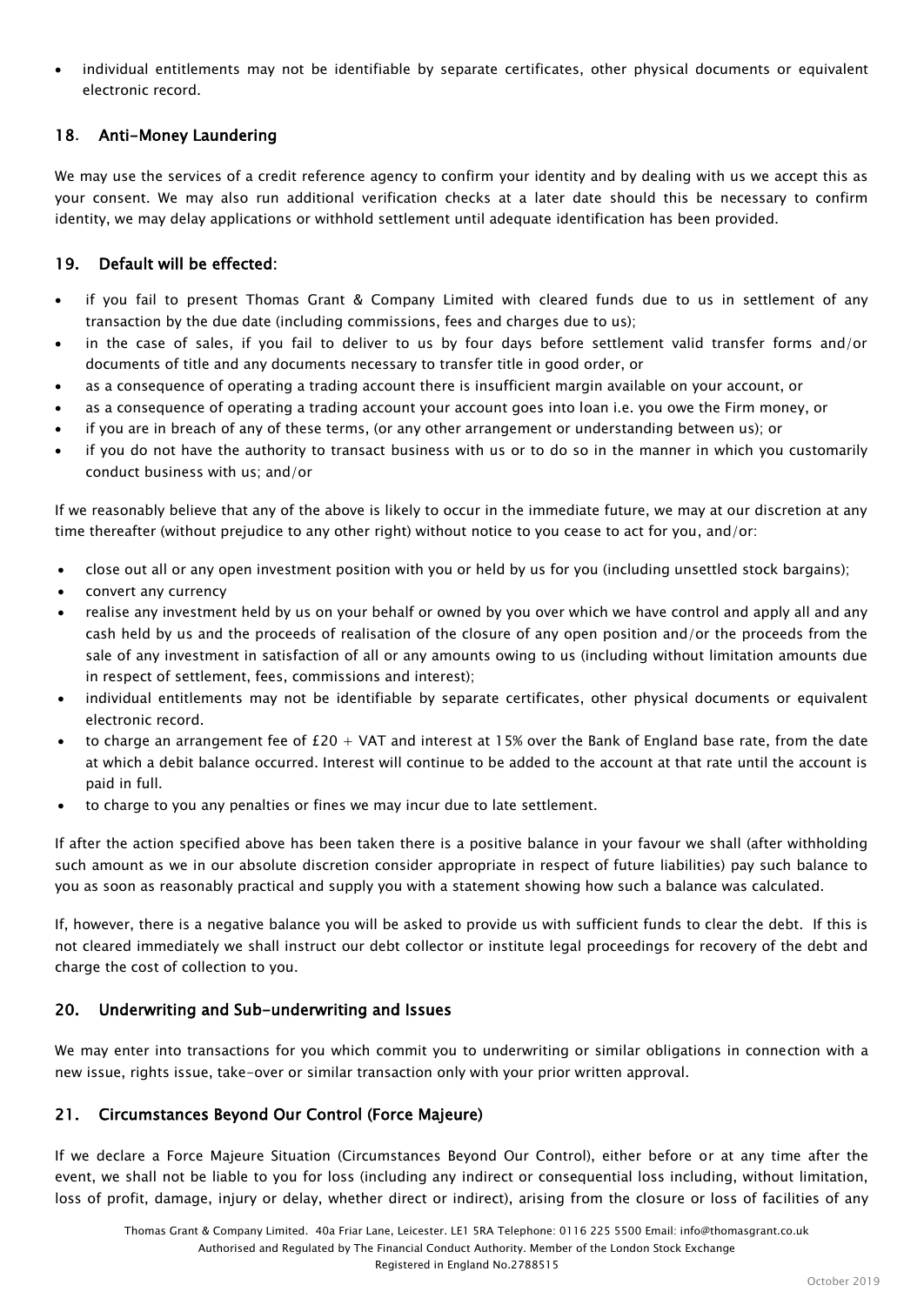relevant investment exchange or from any act or omission of any relevant exchange, its officers, employees, agents or representatives or for any other reason beyond our control. Nor shall we be responsible for the consequences of any loss of facilities in our offices due to unforeseen circumstances which shall include loss of utilities and other services due to any acts beyond our control including Terrorism, Warfare or Act of God.

# 22. Delivery of Documents

Any certificates, documents of title or other documents sent by us or by registrars by first class post to you, at your last registered address, will be deemed to have been received two days after posting. Where any certificate is lost or destroyed whilst in transit from you to us, from us to the Registrar, from Registrar to us or from us to you, you will be liable to meet all costs of obtaining a replacement, regardless of blame or cause.

## 23. Confidentiality, Data Protection and Freedom of Information

We will hold and process personal information about you by computer or otherwise. We will treat all such personal information as private and confidential other than in the following personal circumstances permitted by law.

- where we are required or legally compelled to disclose;
- where there is a duty to the public to disclose;
- where our interests require disclosure. This will not be used as a reason for disclosing information about you or your accounts to anyone else.
- close out all or any open investment position with you or held by us for you (including unsettled stock bargains);

You have a legal right to apply for a copy of your personal records with us and to have any inaccuracies corrected. We may make a charge for this.

How we use the personal information you give us or we otherwise receive about you during the course of our relationship is explained in our privacy policy which is available on request.

## 24. Complaints

If you have a complaint you should notify us as soon as possible in order that we may investigate the circumstances. If we are unable to satisfy your complaint you have the right to take it to the Financial Ombudsman Service (FOS). In accordance with the current Data Protection Act we give notice that if you do complain it will be necessary for us to release personal information about you to third parties.

## 25. Financial Services Compensation Scheme (FSCS)

We are covered by the FSCS. You may be entitled to compensation from the scheme of up to of  $£85,000$  per eligible person if we cannot meet our obligations. This depends on the type of business and the circumstances of the claim.

Further information about compensations scheme arrangements is available from the FSCS [\(www.fscs.org.uk\)](http://www.fscs.org.uk/).

#### 26. Client Responsibility

In as far as Thomas Grant & Company Limited set out their responsibilities towards clients the Firm holds that the client has a responsibility for monitoring that his/her instructions are carried out with due dispatch. Non receipt of contract notes should be reported within 5 working days.

You warrant that investments you instruct us to sell are beneficially owned by you, free from any lien, charge or other third party rights and you are entitled to sell them.